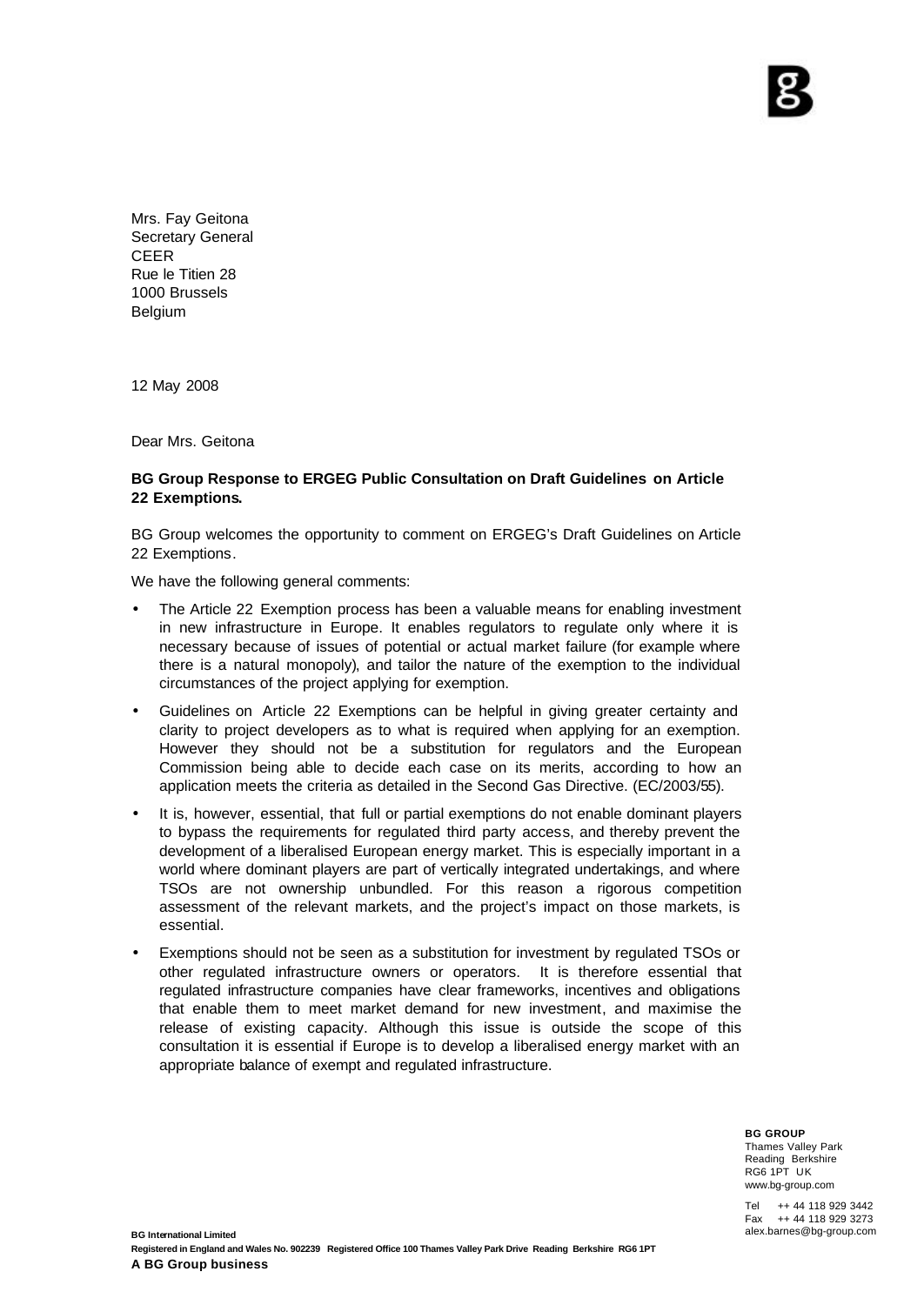#### **Do you consider the described general principles and guidelines appropriate to achieve a consistent and transparent framework for competent authorities when deciding on exemption procedures?**

Overall yes, subject to the comments elsewhere in this response.

It is also important that regulators have clear and transparent processes or granting exemptions, including consultation of market participants. The Guidelines should consider asking for greater transparency as to how decisions on exemptions are made by the relevant authorities.

#### **Do you consider the present scope of eligible infrastructure to be too narrow?**

No. We do not consider it appropriate, for example, that TSOs could apply for exemptions for transmission infrastructure. Rather TSOs should have the correct incentives and obligations to meet reasonable market demand for new infrastructure.

## **Do you consider open season (or comparable) procedures an important tool in assessing market demand for capacity with respect to determining the size of the project applying for exemption, as well as in the subsequent capacity allocation? Should open season (or comparable) procedures be mandatory?**

Open seasons can be a useful tool in assessing market demand for capacity and in allocating that capacity. They can be useful in assessing whether a project applying for an exemption has shown that it would be beneficial for competition by enabling new sources of supply or new entrants to a market. However they should not be mandatory as it may be possible for a single company project developer to meet the exemption criteria without an open season. The success of infrastructure projects may depend on the choice of the companies involved in the project. An open season may add uncertainty to this project which could cause it to fail. In addition, an open season may bring an incumbent into the project which could have implications for the nature of an exemption. It should be up to a project developer to decide how best to structure his project in order to obtain an exemption which suits his needs. The form of any exemption should then be decided by the regulator based on analysis of the exemption application on a case by case basis.

#### **Should open seasons also be used to allocate equity?**

No. An "open season" for equity in the project could compromise the financial viability of the project and thereby cause it to fail. It is not clear how an open season for *equity* would improve third party access to *capacity*.

#### **Some stakeholders think that Art. 22 should be applied differently to LNG terminals as they may be generally better suitable for enhancing competition and security of supply than other types of eligible infrastructure. What is your point of view on this? If you agree, how should this be reflected in the guidelines?**

Article 22 already allows regulators to assess exemptions on a case by case basis. By definition this enables them to take account of specific circumstances of LNG projects, their differences with other infrastructure projects, and their ability to enhance competition and security of supply.

#### **Are the described criteria for assessing the effects of an investment in infrastructure on enhancement of competition in gas supply appropriate?**

Overall, yes. Market share analysis is nonetheless not sufficient on its own; an assessment of barriers to entry and the ability of companies to compete for customers,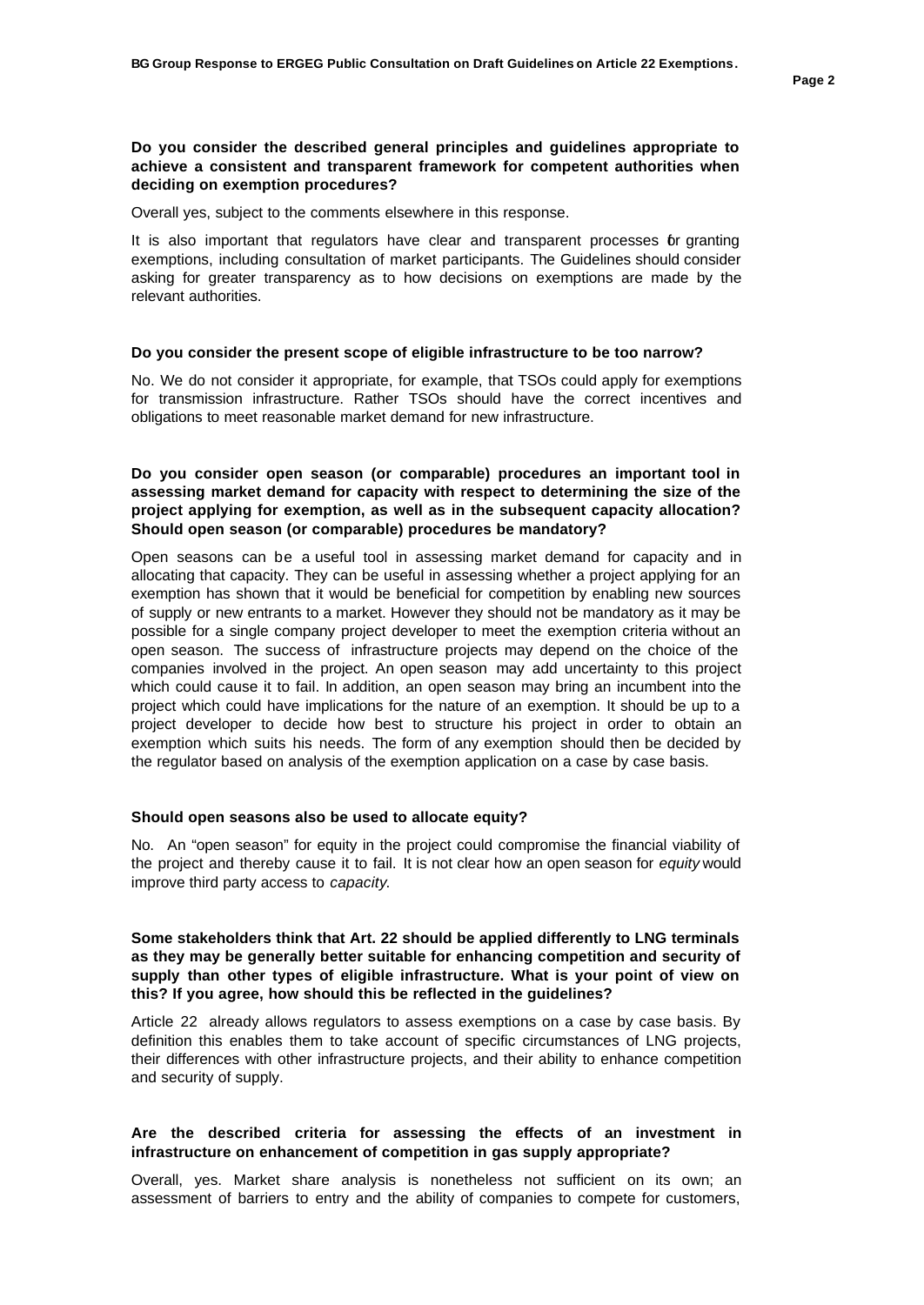and customers ability to switch, is also important. However it should be noted that a simple decrease in a dominant player's market share as a result of a project may still leave that player with considerable market power. It would therefore be hard to see how a project in such circumstances could be granted an exemption.

## **Are the described criteria for assessing the effects of an investment in infrastructure on enhancement of security of supply appropriate?**

Yes.

#### **Are the described criteria for the risk assessment appropriate?**

Yes.

## **Are the described criteria for assessing whether the exemption is not detrimental to competition or the effective functioning of the internal gas market or the efficient functioning of the regulated system to which the infrastructure is connected, appropriate?**

There is one case where the described criteria is not appropriate. In cases where the project might "cause constraints on the regulated system requiring investments having a significant adverse effect on the welfare of system users", regulators should consider if the framework governing the regulated system is appropriate. It would be unfortunate for example, if TSOs which were part of vertically integrated undertakings, were able to use this criterion to frustrate the projects of new entrants who would otherwise qualify for exemption. TSOs should have clear and transparent mechanisms governing network investments and who should bear the costs. Project developers should be able to take these into account when developing their proposals. So long as projects are able to meet the relevant criteria (for example booking procedures, level of commitment etc.) for new investment they should be able to connect to the regulated system.

#### **To what extent should consultations with neighbouring authorities be done?**

Where the exemption concerns an interconnector, there should be consultation with neighbouring authorities. It would be helpful if the relevant authorities can agree a joint consultation process to minimise the regulatory burden on market participants.

## **Parts 3.3.1.1 and 3.3.1.2 of the proposed guidelines deal respectively with partial and full exemptions. Do you consider the described decisions (partial/full exemption) appropriate in safeguarding the goal of Directive 2003/55/EC in making all existing infrastructure available on a non-discriminatory basis to all market participants and safeguarding the principle of proportionality**

Partial exemptions can play a role in enabling investment in new infrastructure whilst retaining some measure of regulatory control. Care must be taken that partial exemptions are not used as a means to enable dominant incumbents to benefit from exemptions. Similarly partial exemptions should not be used as means to continue to regulate infrastructure where it would be appropriate to have a full exemption. As with all exemptions, every project and potential exemption should be considered on a case by case basis recognising the trade-offs between the different forms of exemption.

When assessing the duration of the exemption, it may be necessary to take into account factors other than the payback period of the infrastructure. For example new sources of supply may need certainty of capacity over a period to make their project viable. As with all aspects of an exemption regulators should consider such issues on a case by case basis taking all relevant factors into consideration.